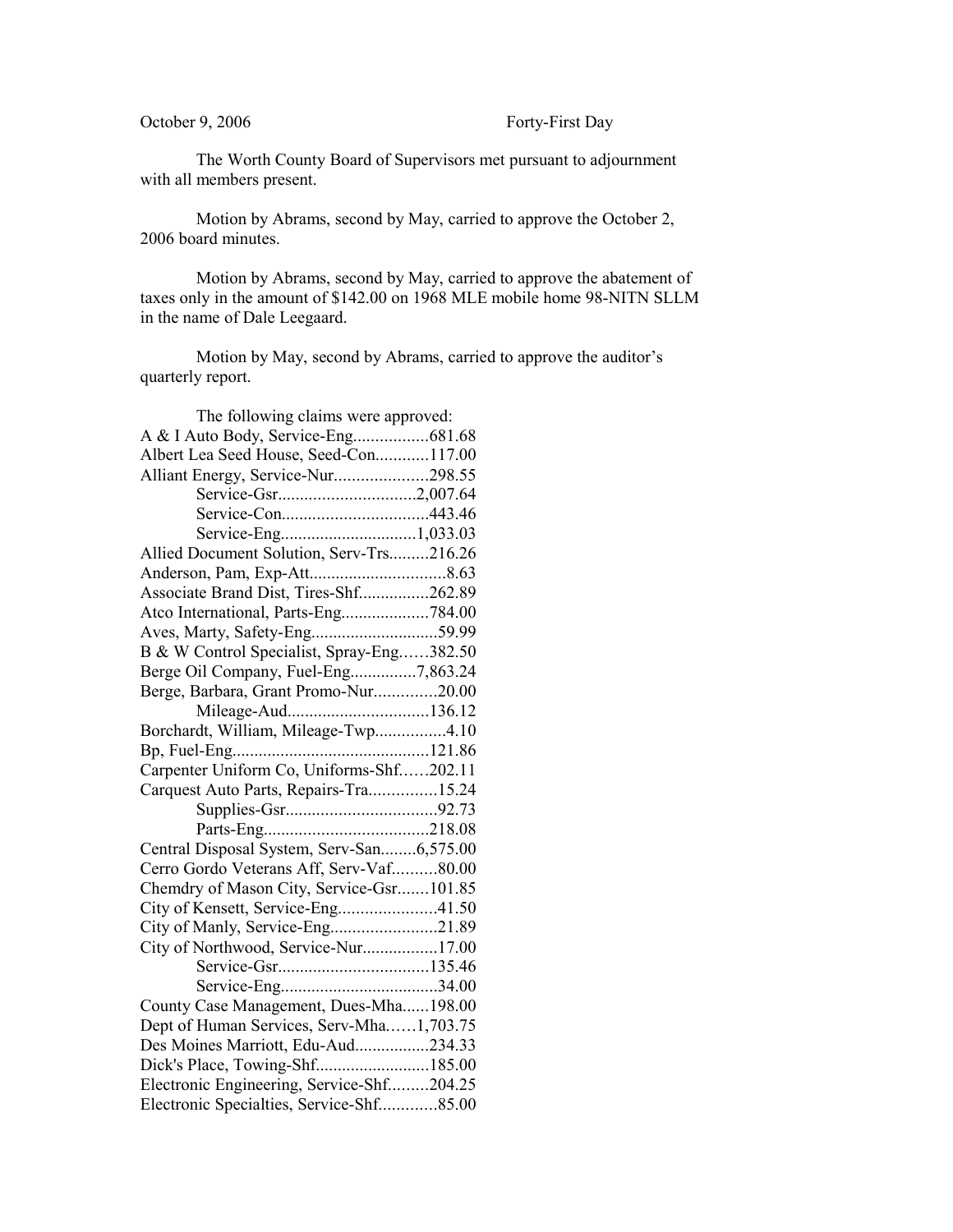| Maint Equip-Nur1,476.09                    |  |
|--------------------------------------------|--|
|                                            |  |
| Ethington, Nancy, Mileage-Mha101.27        |  |
| Evercom Systems Inc, Service-Shf1,155.00   |  |
| Fallgatter's Market, Grant Promo-Nur41.80  |  |
|                                            |  |
| Ferden, Eugene, Meeting-Vaf59.84           |  |
|                                            |  |
| Fidlar Companies, Supplies-Rec160.92       |  |
| Finley, Wayne, Service-San10.00            |  |
|                                            |  |
| Francis Lauer, Service-Juj93.30            |  |
| Greens Keepers Lawn Care, Ser-Con1,195.00  |  |
|                                            |  |
|                                            |  |
| Hackbart, Philip E., Mileage-Twp3.28       |  |
|                                            |  |
|                                            |  |
| Hanson Tire Service Inc, Tires-Eng3,743.94 |  |
| Hendrikson, Joy, Exp-Wec146.76             |  |
| Huber Supply Co, Supplies-Eng128.04        |  |
| Huftalin, Raymond, Exp-Ema44.91            |  |
| IA Workforce Develop, Unempl-Ins3,620.05   |  |
|                                            |  |
| Idals-Apiary, Service-Daa107.00            |  |
| Interstate Motor Trucks, Parts-Eng7.68     |  |
|                                            |  |
| Jensen, Bobbie, Mileage-Mha105.58          |  |
| Johnson, Hal, Service-Nur1,687.69          |  |
| Kenison, Elizabeth, Mileage-Rec66.83       |  |
| Konica Minolta Business, Maint-Nur7.90     |  |
|                                            |  |
| Lawson Products Inc, Parts-Con50.05        |  |
| Lestrud, Scott, Safety-Eng24.97            |  |
|                                            |  |
| Manly Junction Signal, Service-Nur40.00    |  |
| Marshall & Swift Inc, Service-Gsr11.00     |  |
| Mason City Clinic, Service-Mha415.00       |  |
| Matt Parrott & Sons Co, Supp-Aud3,606.74   |  |
| May, Dennis, Mileage-Sup101.52             |  |
| Mechem, Elsie L, Mileage-Mha103.73         |  |
|                                            |  |
|                                            |  |
| Mercy Clinics, Med Exam-Shf183.00          |  |
| Service-Chm289.00                          |  |
| Mi-B & J Water, Cooler Rent-Shf10.00       |  |
| Midwest Wireless, Service-Mha122.89        |  |
|                                            |  |
|                                            |  |
|                                            |  |
|                                            |  |
|                                            |  |
| Mireles, Jessie, Mileage-Mha504.71         |  |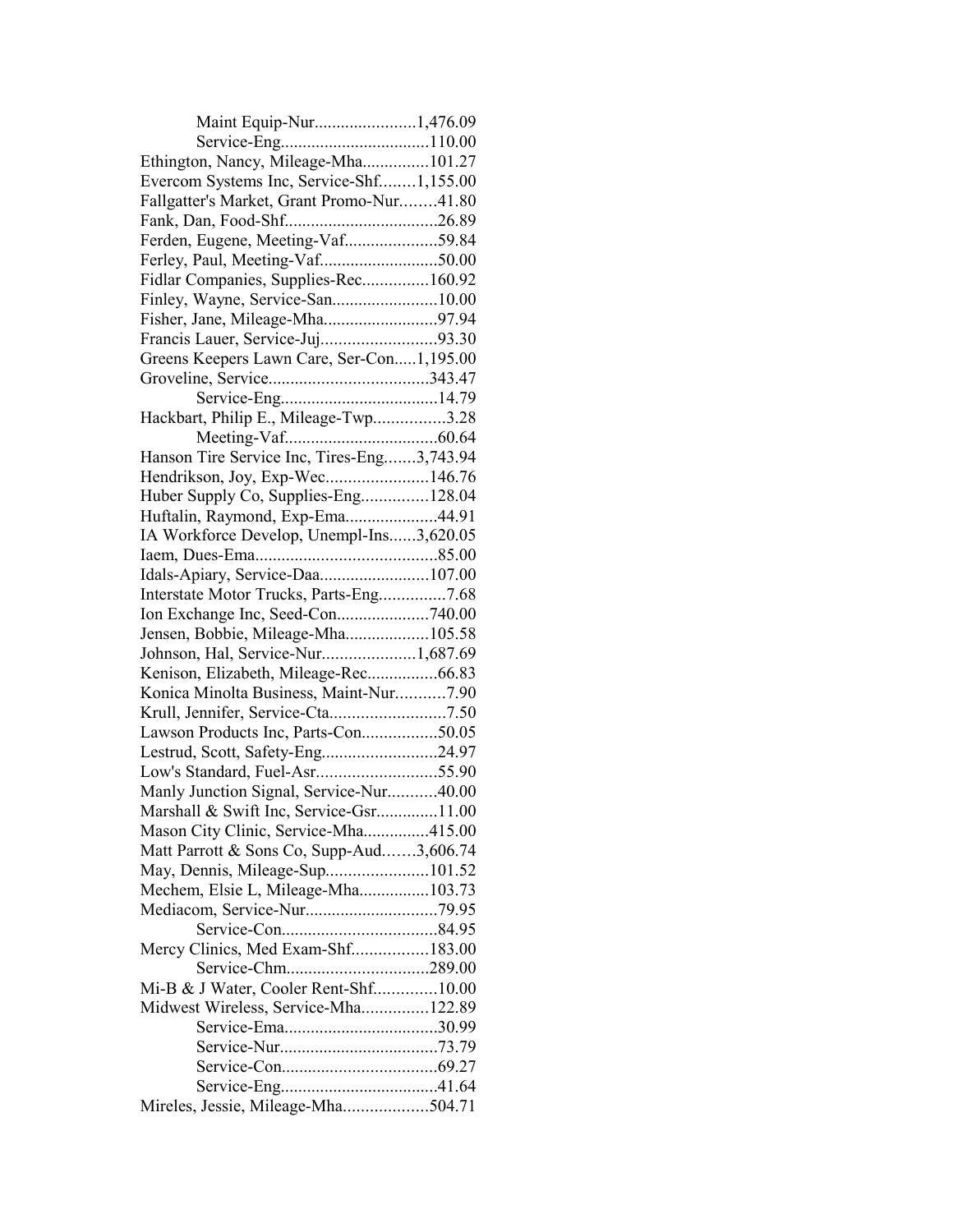| Mireles, Sandra, Mileage-Mha479.70                                |  |
|-------------------------------------------------------------------|--|
| Mooney Painting &, Supplies-Con46.00                              |  |
|                                                                   |  |
|                                                                   |  |
|                                                                   |  |
| Next Generation Tech, Service-Mha610.00                           |  |
| North Iowa Vocational, Serv-Mha2,865.15                           |  |
| Northwood Ag Products, Supplies-Con74.30                          |  |
| Northwood Anchor, Service-Trs43.20                                |  |
|                                                                   |  |
| Northwood Dental Assoc, Service-Shf45.00                          |  |
| Northwood Lumber Co, Lumber-Con29.61                              |  |
| Northwood Motor Co, Parts-Eng54.00                                |  |
| Northwood True Value, Supplies-Aud19.43                           |  |
|                                                                   |  |
| Northwoods State Bank, Service-Dap183.45                          |  |
|                                                                   |  |
| Omb Police Supply, Uniforms-Shf257.99                             |  |
| Opportunity Village, Services-Mha1,002.98                         |  |
| Osage Municipal Utilities, Serv-Ema33.31                          |  |
| Pathology Associates, Service-Mex950.00                           |  |
| Physicians Desk Reference, Mat-Shf139.85                          |  |
|                                                                   |  |
| Postmaster, Postage-Scp175.00                                     |  |
|                                                                   |  |
|                                                                   |  |
| Printing Services Inc, Supplies-Aud10.29                          |  |
|                                                                   |  |
| Rohne, Joel, Mileage-Aud22.96                                     |  |
| Schultz, Dale, Mileage-Twp3.28                                    |  |
| Simplex/Grinnell, Maintenance-Shf274.00                           |  |
| Spencer Seasons Center, Service-Mha69.99                          |  |
| Staples Credit Plan, Supplies-Ema61.53                            |  |
|                                                                   |  |
| Superior Lamp & Supply, Supp-Eng2,109.01                          |  |
| Swanson, Dorene K, Service-Cta2.25                                |  |
| Tenold Olson Hagen Inc, Ins-Ins282.00                             |  |
| The Sidwell Company, Service-Dap719.94                            |  |
| Tompkins Jr, Richard N, Service-Att68.20                          |  |
|                                                                   |  |
| Tractor Supply, Parts-Eng23.76<br>Trading Post, Supplies-Con43.00 |  |
| Treasurer, State of Iowa, Serv-Mha2,257.04                        |  |
|                                                                   |  |
| Trinity Regional Medical, Service-Att20.00                        |  |
| Urbatsch, Forrest, Mileage-Twp3.28                                |  |
| Us Cellular, Service-Shf269.88                                    |  |
|                                                                   |  |
|                                                                   |  |
| Ver Helst Snyder Drug, Service-Mha31.86                           |  |
|                                                                   |  |
| Waste Management, Service-San4,431.92                             |  |
| Winnebago Coop Teleph, Serv-E911,297.15                           |  |